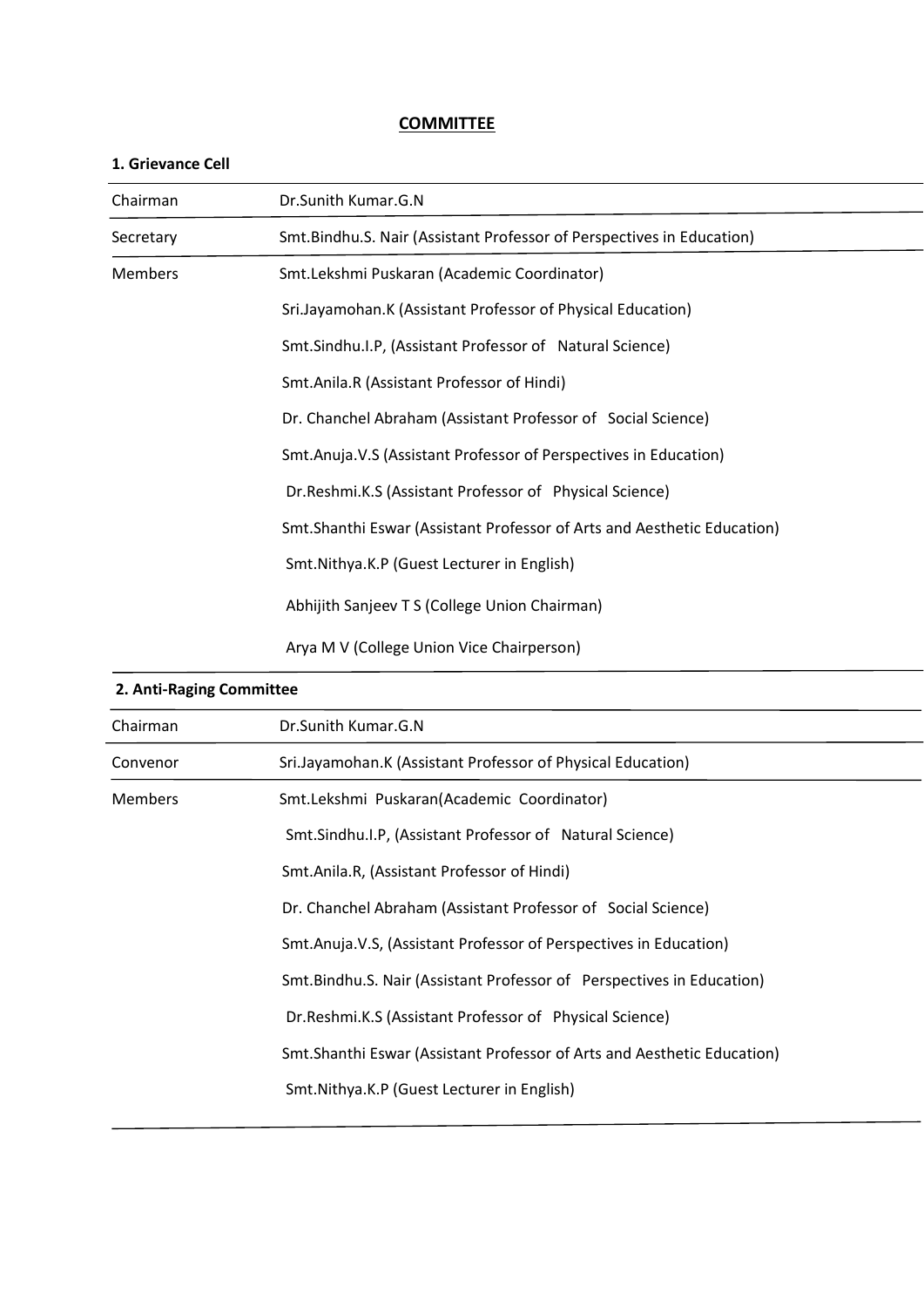# **3. Quality Assurance Cell**

| Chairman       | Dr.Sunith Kumar.G.N                                                      |
|----------------|--------------------------------------------------------------------------|
| Coordinator    | Dr. Chanchel Abraham (Assistant Professor of Social Science)             |
| <b>Members</b> | Smt.Lekshmi Puskaran(Academic Coordinator)                               |
|                | Sri.Jayamohan.K (Assistant Professor of Physical Education               |
|                | Smt.Sindhu.I.P, (Assistant Professor of Natural Science)                 |
|                | Smt.Anila.R, (Assistant Professor of Hindi)                              |
|                | Smt.Anuja.V.S, (Assistant Professor of Perspectives in Education)        |
|                | Smt. Bindhu. S. Nair (Assistant Professor of Perspectives in Education)  |
|                | Dr. Reshmi. K.S (Assistant Professor of Physical Science)                |
|                | Smt. Shanthi Eswar (Assistant Professor of Arts and Aesthetic Education) |
|                | Smt. Nithya. K.P (Guest Lecturer in English)                             |

#### **4. Core Committee of the Academic Council**

| Chairman       | Dr.Sunith Kumar.G.N                                                      |
|----------------|--------------------------------------------------------------------------|
| Secretary      | Dr. Reshmi. K.S (Assistant Professor of Physical Science)                |
| <b>Members</b> | Smt.Lekshmi Puskaran(Academic Coordinator)                               |
|                | Sri.Jayamohan.K (Assistant Professor of Physical Education               |
|                | Smt.Sindhu.I.P, (Assistant Professor of Natural Science)                 |
|                | Smt.Anila.R, (Assistant Professor of Hindi)                              |
|                | Dr. Chanchel Abraham (Assistant Professor of Social Science)             |
|                | Smt.Anuja.V.S, (Assistant Professor of Perspectives in Education)        |
|                | Smt. Bindhu. S. Nair (Assistant Professor of Perspectives in Education)  |
|                | Smt. Shanthi Eswar (Assistant Professor of Arts and Aesthetic Education) |
|                | Smt. Nithya. K.P (Guest Lecturer in English)                             |

# **5. Admission Committee**

| Chairman       | Dr.Sunith Kumar.G.N                                        |  |
|----------------|------------------------------------------------------------|--|
| Secretary      | Smt.Sindhu.I.P, (Assistant Professor of Natural Science)   |  |
| <b>Members</b> | Smt.Lekshmi Puskaran(Academic Coordinator)                 |  |
|                | Sri.Jayamohan.K (Assistant Professor of Physical Education |  |
|                | Smt.Anila.R, (Assistant Professor of Hindi)                |  |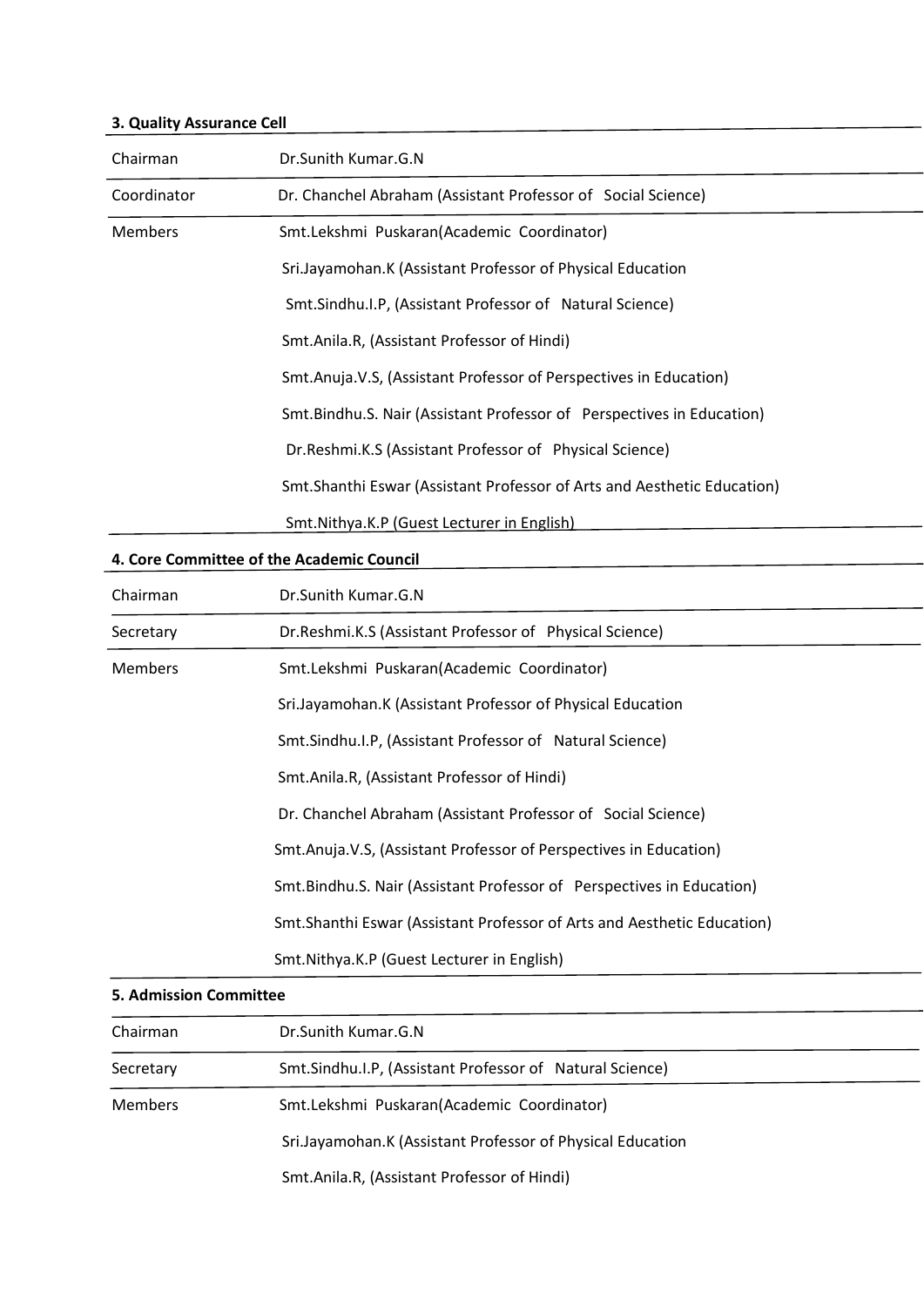| Dr. Chanchel Abraham (Assistant Professor of Social Science)             |
|--------------------------------------------------------------------------|
| Smt.Anuja.V.S, (Assistant Professor of Perspectives in Education)        |
| Smt.Bindhu.S. Nair (Assistant Professor of Perspectives In Education)    |
| Dr. Reshmi. K.S (Assistant Professor of Physical Science)                |
| Smt. Shanthi Eswar (Assistant Professor of Arts and Aesthetic Education) |
| Smt. Nithya. K.P (Guest Lecturer in English)                             |
| Resmi.S. (Library Assistant)                                             |
| Shageeb.S (Day Watchman)                                                 |
|                                                                          |

# **6. Finance Committee**

| Chairman                       | Dr.Sunith Kumar.G.N                                                      |
|--------------------------------|--------------------------------------------------------------------------|
| Secratary                      | Smt.Anila.R, (Assistant Professor of Hindi)                              |
| <b>Members</b>                 | Smt.Lekshmi Puskaran(Academic Coordinator)                               |
|                                | Sri.Jayamohan.K (Assistant Professor of Physical Education               |
|                                | Smt.Sindhu.I.P, (Assistant Professor of Natural Science)                 |
|                                | Dr. Chanchel Abraham (Assistant Professor of Social Science)             |
|                                | Smt.Anuja.V.S, (Assistant Professor of Perspectives in Education)        |
|                                | Smt. Bindhu. S. Nair (Assistant Professor of Perspectives in Education)  |
|                                | Dr.Reshmi.K.S (Assistant Professor of Physical Science)                  |
|                                | Smt. Shanthi Eswar (Assistant Professor of Arts and Aesthetic Education) |
|                                | Smt. Nithya. K.P (Guest Lecturer in English)                             |
|                                | Shageeb.S (Day Watchman)                                                 |
| 7. College Development Council |                                                                          |

| Dr.Sunith Kumar.G.N                                               |
|-------------------------------------------------------------------|
|                                                                   |
| Smt.Anuja.V.S, (Assistant Professor of Perspectives in Education) |
| Smt.Lekshmi Puskaran (Academic Coordinator)                       |
| Sri.Jayamohan.K (Assistant Professor of Physical Education        |
| Smt.Sindhu.I.P, (Assistant Professor of Natural Science)          |
| Smt.Anila.R, (Assistant Professor of Hindi)                       |
| Dr. Chanchel Abraham (Assistant Professor of Social Science)      |
|                                                                   |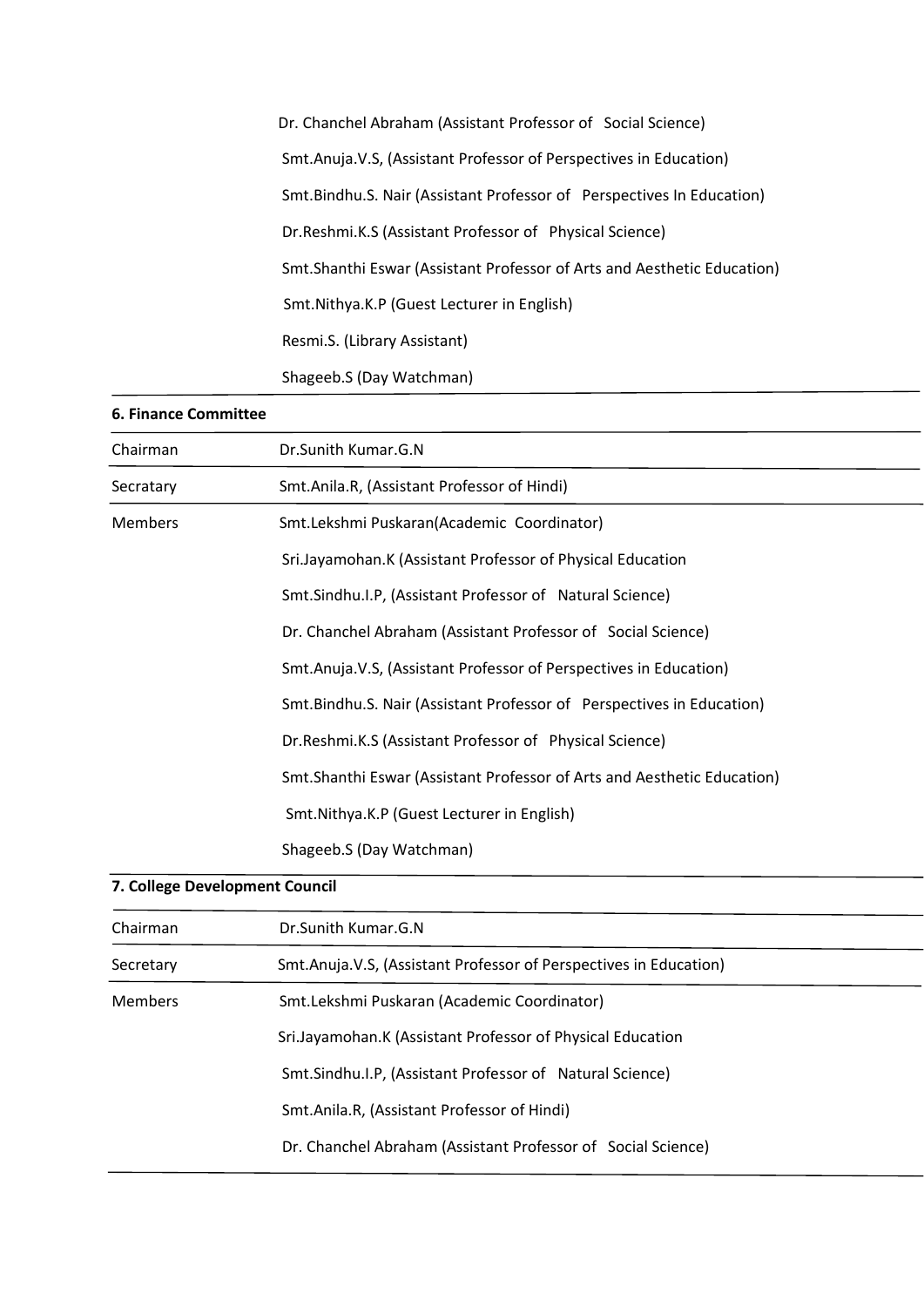# **8. Disciplinary Committee**

| Chairman       | Dr.Sunith Kumar.G.N                                                      |
|----------------|--------------------------------------------------------------------------|
| Secretary      | Dr. Reshmi. K.S (Assistant Professor of Physical Science)                |
| <b>Members</b> | Smt.Lekshmi Puskaran(Academic Coordinator)                               |
|                | Sri.Jayamohan.K (Assistant Professor of Physical Education               |
|                | Smt.Sindhu.I.P, (Assistant Professor of Natural Science)                 |
|                | Smt.Anila.R, (Assistant Professor of Hindi)                              |
|                | Dr. Chanchel Abraham (Assistant Professor of Social Science)             |
|                | Smt.Anuja.V.S, (Assistant Professor of Perspectives in Education)        |
|                | Smt. Bindhu. S. Nair (Assistant Professor of Perspectives in Education)  |
|                | Smt. Shanthi Eswar (Assistant Professor of Arts and Aesthetic Education) |
|                | Smt. Nithya. K.P (Guest Lecturer in English)                             |

# **9. Curriculum Restructuring Committee**

| Chairman       | Dr.Sunith Kumar.G.N                                                      |
|----------------|--------------------------------------------------------------------------|
| Convenor       | Dr. Chanchel Abraham (Assistant Professor Of Social Science)             |
| <b>Members</b> | Smt.Lekshmi Puskaran(Academic Coordinator)                               |
|                | Sri.Jayamohan.K (Assistant Professor Of Physical Education               |
|                | Smt.Sindhu.I.P, (Assistant Professor Of Natural Science)                 |
|                | Smt.Anila.R, (Assistant Professor Of Hindi)                              |
|                | Smt.Anuja.V.S, (Assistant Professor Of Perspectives In Education)        |
|                | Smt. Bindhu. S. Nair (Assistant Professor Of Perspectives In Education)  |
|                | Dr. Reshmi. K.S (Assistant Professor Of Physical Science)                |
|                | Smt. Shanthi Eswar (Assistant Professor Of Arts And Aesthetic Education) |
|                | Smt.Nithya.K.P (Guest Lecturer In English)                               |

# **10. Library Committee**

| Chairman  | Dr.Sunith Kumar.G.N                                       |
|-----------|-----------------------------------------------------------|
| Secretary | Smt. Sindhu. I.P (Assistant Professor of Natural Science) |
| Members   | Smt.Lekshmi Puskaran (Academic Coordinator)               |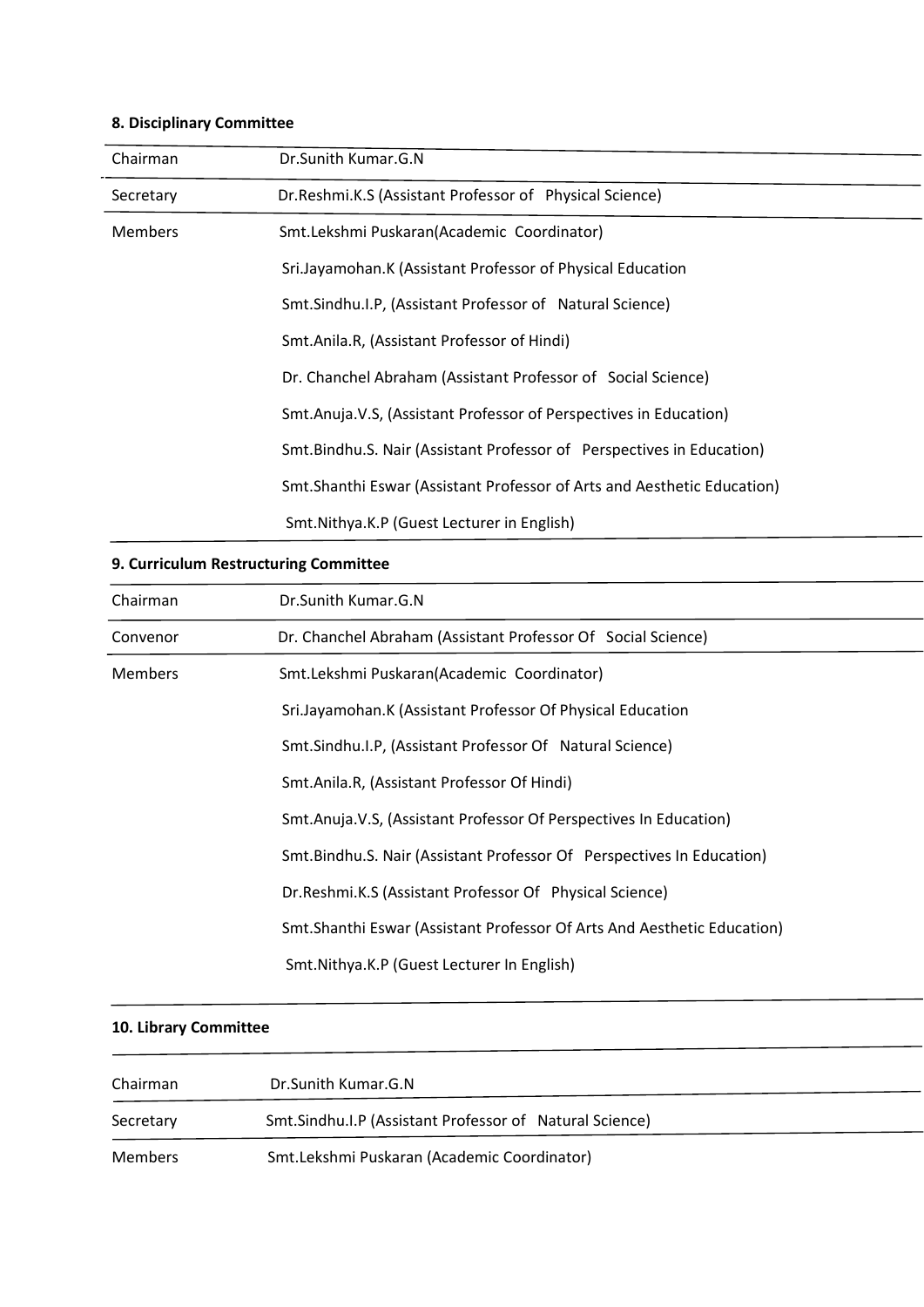Resmi.S.R (Library Assistant)

Abhijith Sanjeev T S (College Union Chairman)

## **11. Research Committee**

<u>.</u>

| Chairman       | Dr.Sunith Kumar.G.N                                                      |
|----------------|--------------------------------------------------------------------------|
| Convener       | Smt.Anuja.V.S, (Assistant Professor of Perspectives In Education)        |
| <b>Members</b> | Smt.Lekshmi Puskaran (Academic Coordinator)                              |
|                | Sri.Jayamohan.K (Assistant Professor of Physical Education)              |
|                | Smt.Sindhu.I.P, (Assistant Professor of Natural Science)                 |
|                | Smt.Anila.R, (Assistant Professor of Hindi)                              |
|                | Dr. Chanchel Abraham (Assistant Professor of Social Science)             |
|                | Smt.Bindhu.S. Nair (Assistant Professor of Perspectives in Education)    |
|                | Dr.Reshmi.K.S (Assistant Professor of Physical Science)                  |
|                | Smt. Shanthi Eswar (Assistant Professor of Arts and Aesthetic Education) |
|                | Smt. Nithya. K.P (Guest Lecturer in English)                             |

#### **12. Remedial and Tutorial Care Committee**

| Chairman       | Dr.Sunith Kumar.G.N                                                      |
|----------------|--------------------------------------------------------------------------|
| Secretary      | Smt.Anila.R, (Assistant Professor of Hindi)                              |
| <b>Members</b> | Smt.Lekshmi Puskaran (Academic Coordinator)                              |
|                | Sri.Jayamohan.K (Assistant Professor of Physical Education)              |
|                | Smt.Sindhu.I.P, (Assistant Professor of Natural Science)                 |
|                | Dr. Chanchel Abraham (Assistant Professor of Social Science)             |
|                | Smt.Anuja.V.S, (Assistant Professor of Perspectives in Education)        |
|                | Smt.Bindhu.S. Nair (Assistant Professor of Perspectives in Education)    |
|                | Dr. Reshmi. K.S (Assistant Professor of Physical Science)                |
|                | Smt. Shanthi Eswar (Assistant Professor of Arts And Aesthetic Education) |
|                | Smt. Nithya. K.P (Guest Lecturer in English)                             |
|                | <b>Optional Leaders</b>                                                  |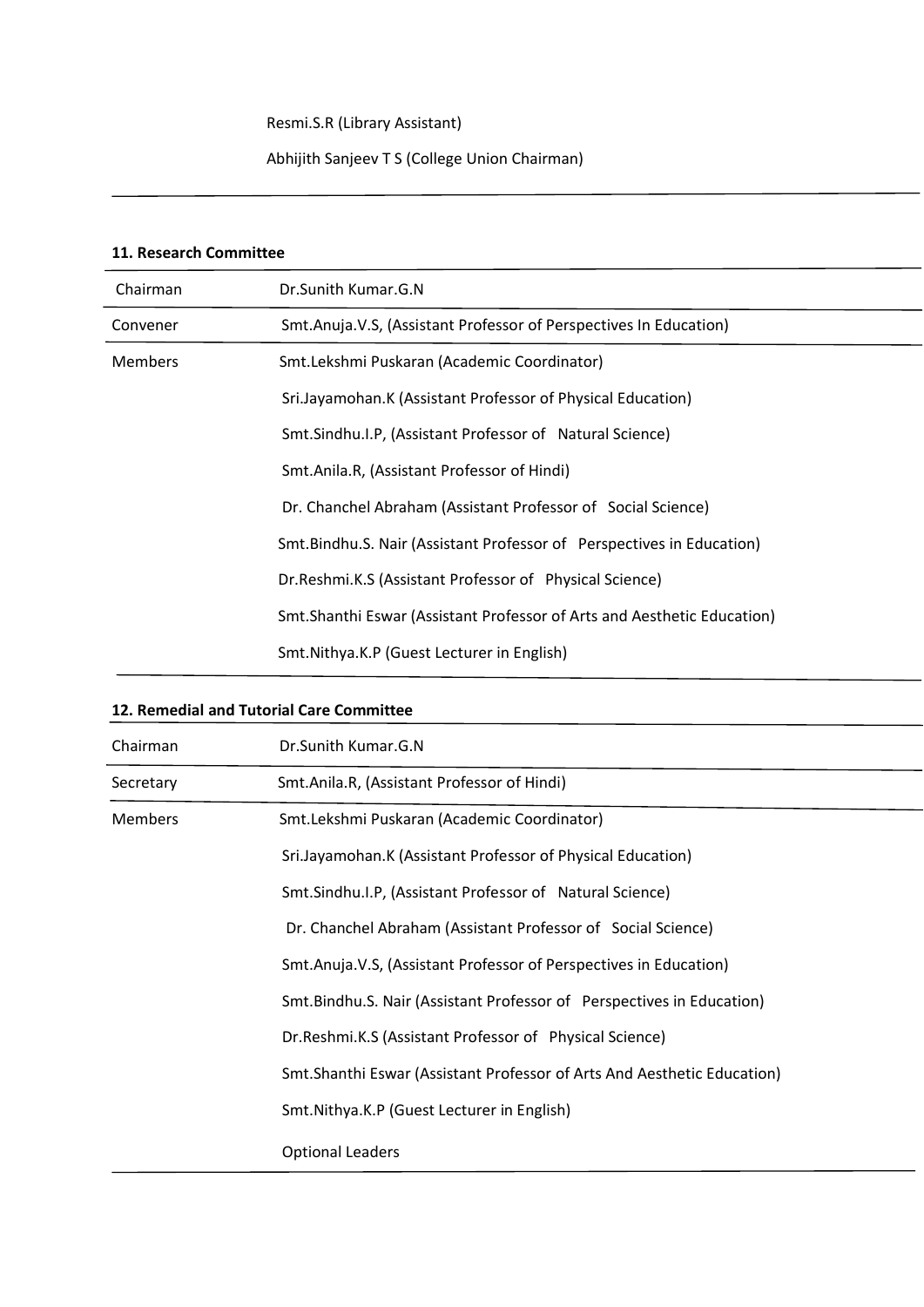| Chairman       | Dr.Sunith Kumar.G.N                                                      |
|----------------|--------------------------------------------------------------------------|
| Convener       | Smt.Sindhu.I.P, (Assistant Professor of Natural Science)                 |
| <b>Members</b> | Smt.Lekshmi Puskaran (Academic Coordinator)                              |
|                | Sri.Jayamohan.K (Assistant Professor of Physical Education)              |
|                | Smt.Anila.R (Assistant Professor of Hindi)                               |
|                | Dr. Chanchel Abraham (Assistant Professor of Social Science)             |
|                | Smt.Anuja.V.S, (Assistant Professor of Perspectives in Education)        |
|                | Smt.Bindhu.S. Nair (Assistant Professor of Perspectives in Education)    |
|                | Dr.Reshmi.K.S (Assistant Professor of Physical Science)                  |
|                | Smt. Shanthi Eswar (Assistant Professor of Arts and Aesthetic Education) |
|                | Smt.Nithya.K.P (Guest Lecturer in English)                               |
|                | Abhijith Sanjeev T S (College Union Chairman)                            |
|                | Shabanamol B S (College Union General Secretary)                         |

#### **13. Committee against Sexual Harassment**

# **14. Dress Code Committee**  Chairman Dr.Sunith Kumar.G.N Convenor Smt.Anuja.V.S, (Assistant Professor of Perspectives in Education) Co Convenors Smt.Anila.R (Assistant Professor of Hindi) Dr. Chanchel Abraham (Assistant Professor of Social Science) **15. Equal Opportunity Cell**  Chairman Dr.Sunith Kumar.G.N Convener Smt.Shanthi Eswar (Assistant Professor of Arts and Aesthetic Education) Members Smt.Lekshmi Puskaran (Academic Coordinator) Sri.Jayamohan.K (Assistant Professor of Physical Education) Smt.Sindhu.I.P, (Assistant Professor of Natural Science) Smt.Anila.R (Assistant Professor of Hindi) Dr. Chanchel Abraham (Assistant Professor of Social Science) Smt.Anuja.V.S, (Assistant Professor of Perspectives in Education) Smt.Bindhu.S. Nair (Assistant Professor of Perspectives in Education)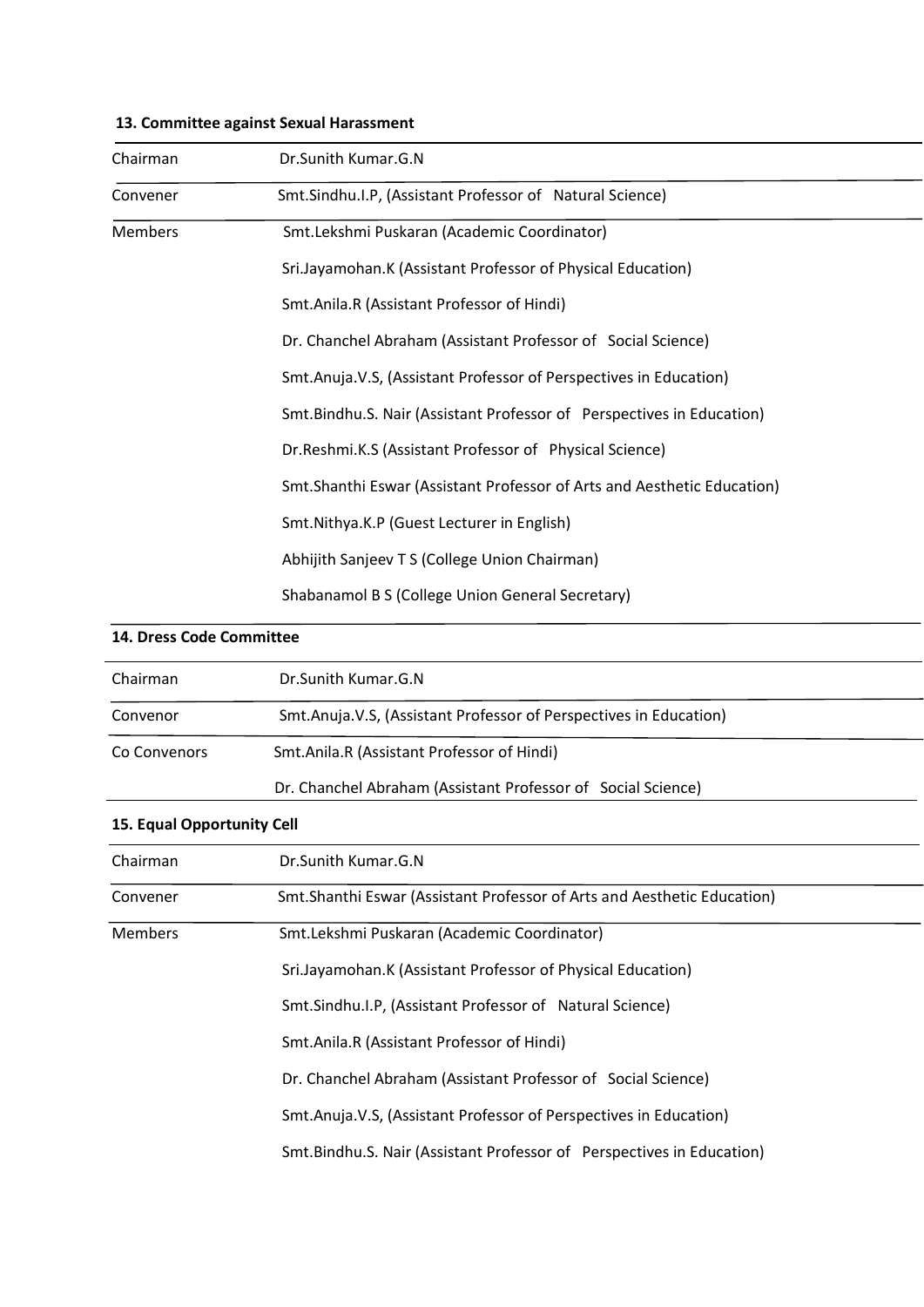# Dr.Reshmi.K.S (Assistant Professor of Physical Science)

Smt.Nithya.K.P (Guest Lecturer in English)

Anisha A S (College Union Joint Secretary)

| 10. Disaster ividinagement committee |                                                                          |  |
|--------------------------------------|--------------------------------------------------------------------------|--|
| Chairman                             | Dr.Sunith Kumar.G.N                                                      |  |
| Convener                             | Smt.Bindhu.S. Nair (Assistant Professor of Perspectives In Education)    |  |
| <b>Members</b>                       | Smt.Lekshmi Puskaran (Academic Coordinator)                              |  |
|                                      | Sri.Jayamohan.K (Assistant Professor of Physical Education)              |  |
|                                      | Smt.Sindhu.I.P, (Assistant Professor of Natural Science)                 |  |
|                                      | Smt.Anila.R (Assistant Professor of Hindi)                               |  |
|                                      | Dr. Chanchel Abraham (Assistant Professor of Social Science)             |  |
|                                      | Smt.Anuja.V.S, (Assistant Professor of Perspectives in Education)        |  |
|                                      | Dr. Reshmi.K.S (Assistant Professor of Physical Science)                 |  |
|                                      | Smt. Shanthi Eswar (Assistant Professor of Arts and Aesthetic Education) |  |
|                                      | Smt.Nithya.K.P (Guest Lecturer in English)                               |  |

#### **16. Disaster Management Committee**

## **17. Ethical Committee**

-

| Chairman       | Dr.Sunith Kumar.G.N                                                      |  |
|----------------|--------------------------------------------------------------------------|--|
| Secretary      | Smt. Shanthi Eswar (Assistant Professor of Arts and Aesthetic Education) |  |
| <b>Members</b> | Smt.Lekshmi Puskaran (Academic Coordinator)                              |  |
|                | Abhijith Sanjeev T S ((College Union Chairman)                           |  |

| 18. College Magazine Committee |                                                                          |
|--------------------------------|--------------------------------------------------------------------------|
| Chief Editor                   | Dr.Sunith Kumar.G.N                                                      |
| <b>Staff Editor</b>            | Smt. Shanthi Eswar (Assistant Professor of Arts and Aesthetic Education) |
| <b>Student Editor</b>          | Arun .A                                                                  |
| <b>Members</b>                 | Smt.Lekshmi Puskaran (Academic Coordinator)                              |
|                                | Sri.Jayamohan.K (Assistant Professor of Physical Education)              |
|                                | Smt.Sindhu.I.P, (Assistant Professor of Natural Science)                 |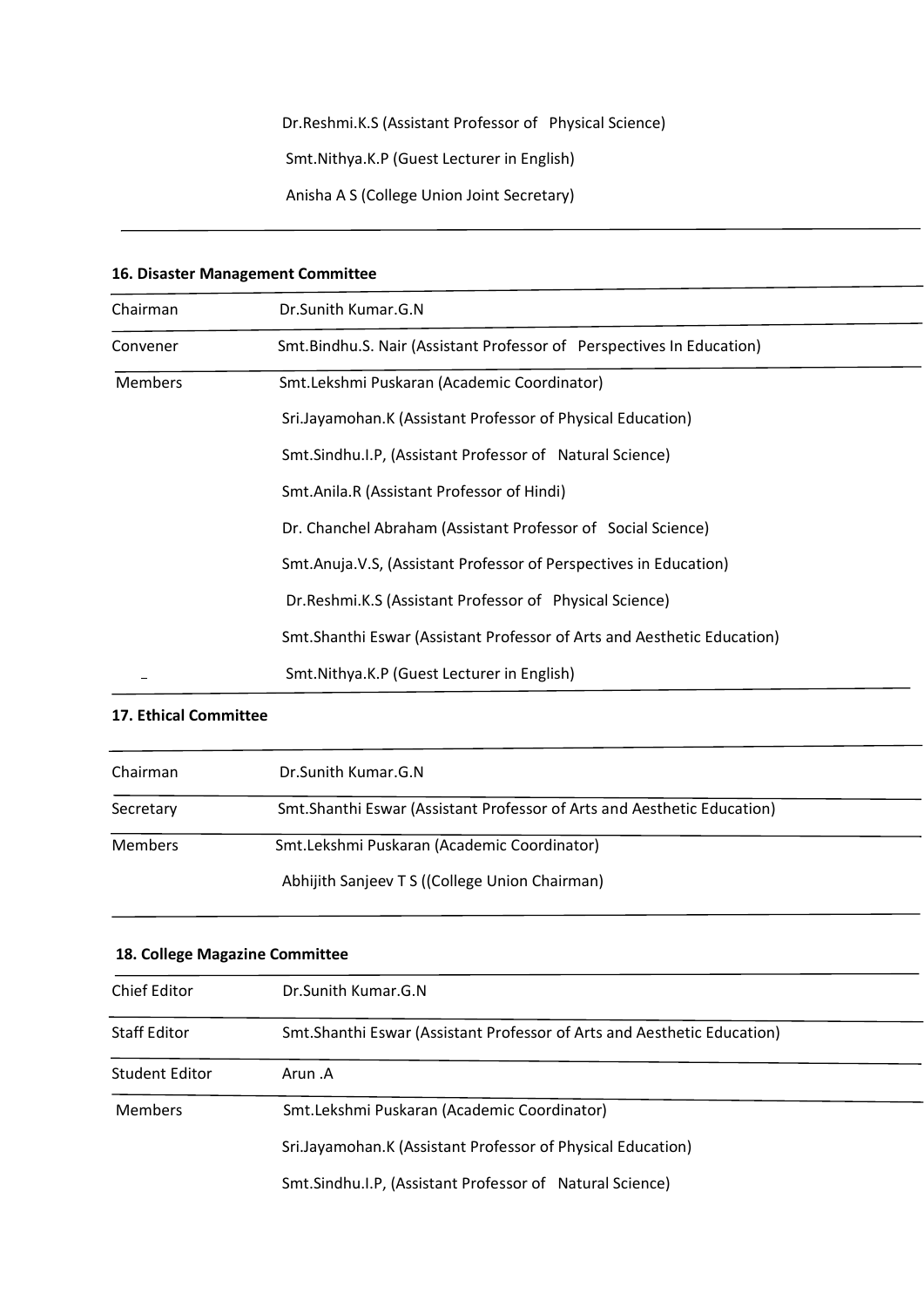Smt.Anila.R (Assistant Professor of Hindi) Dr. Chanchel Abraham (Assistant Professor of Social Science) Smt.Anuja.V.S, (Assistant Professor of Perspectives In Education) Dr.Reshmi.K.S (Assistant Professor of Physical Science) Smt.Nithya.K.P (Guest Lecturer in English) Optional Leaders

| 19. Collaboration and Exchange Programme |                                                                          |  |
|------------------------------------------|--------------------------------------------------------------------------|--|
| Chairman                                 | Dr.Sunith Kumar.G.N                                                      |  |
| Convenor                                 | Smt.Nithya.K.P (Guest Lecturer in English)                               |  |
| <b>Members</b>                           | Smt.Lekshmi Puskaran (Academic Coordinator)                              |  |
|                                          | Sri.Jayamohan.K (Assistant Professor of Physical Education)              |  |
|                                          | Smt.Sindhu.I.P, (Assistant Professor of Natural Science)                 |  |
|                                          | Smt.Anila.R (Assistant Professor of Hindi)                               |  |
|                                          | Dr. Chanchel Abraham (Assistant Professor of Social Science)             |  |
|                                          | Smt.Anuja.V.S, (Assistant Professor of Perspectives in Education)        |  |
|                                          | Smt.Bindhu.S. Nair (Assistant Professor of Perspectives in Education)    |  |
|                                          | Dr. Reshmi. K.S (Assistant Professor of Physical Science)                |  |
|                                          | Smt. Shanthi Eswar (Assistant Professor of Arts and Aesthetic Education) |  |
|                                          | 20. Outreach Programme Committee                                         |  |

| zu. Outreach Programme Committee |                                                                   |  |
|----------------------------------|-------------------------------------------------------------------|--|
| Chairman                         | Dr.Sunith Kumar.G.N                                               |  |
| Convenor                         | Smt.Anuja.V.S, (Assistant Professor of Perspectives in Education) |  |
| <b>Members</b>                   | Smt.Lekshmi Puskaran (Academic Coordinator)                       |  |
|                                  | <b>Optional Leaders</b>                                           |  |
|                                  | 31 ICT Deserves Management Committee                              |  |

| 21. ICT Resource Management Committee |                                                                       |  |
|---------------------------------------|-----------------------------------------------------------------------|--|
| Chairman                              | Dr.Sunith Kumar.G.N                                                   |  |
| Convenor                              | Smt.Bindhu.S. Nair (Assistant Professor of Perspectives in Education) |  |
| <b>Members</b>                        | Smt.Lekshmi Puskaran (Academic Coordinator)                           |  |
|                                       | Abhijith Sanjeev T S (College Union Chairman)                         |  |
|                                       | Shabanamol B S (College Union General Secretary)                      |  |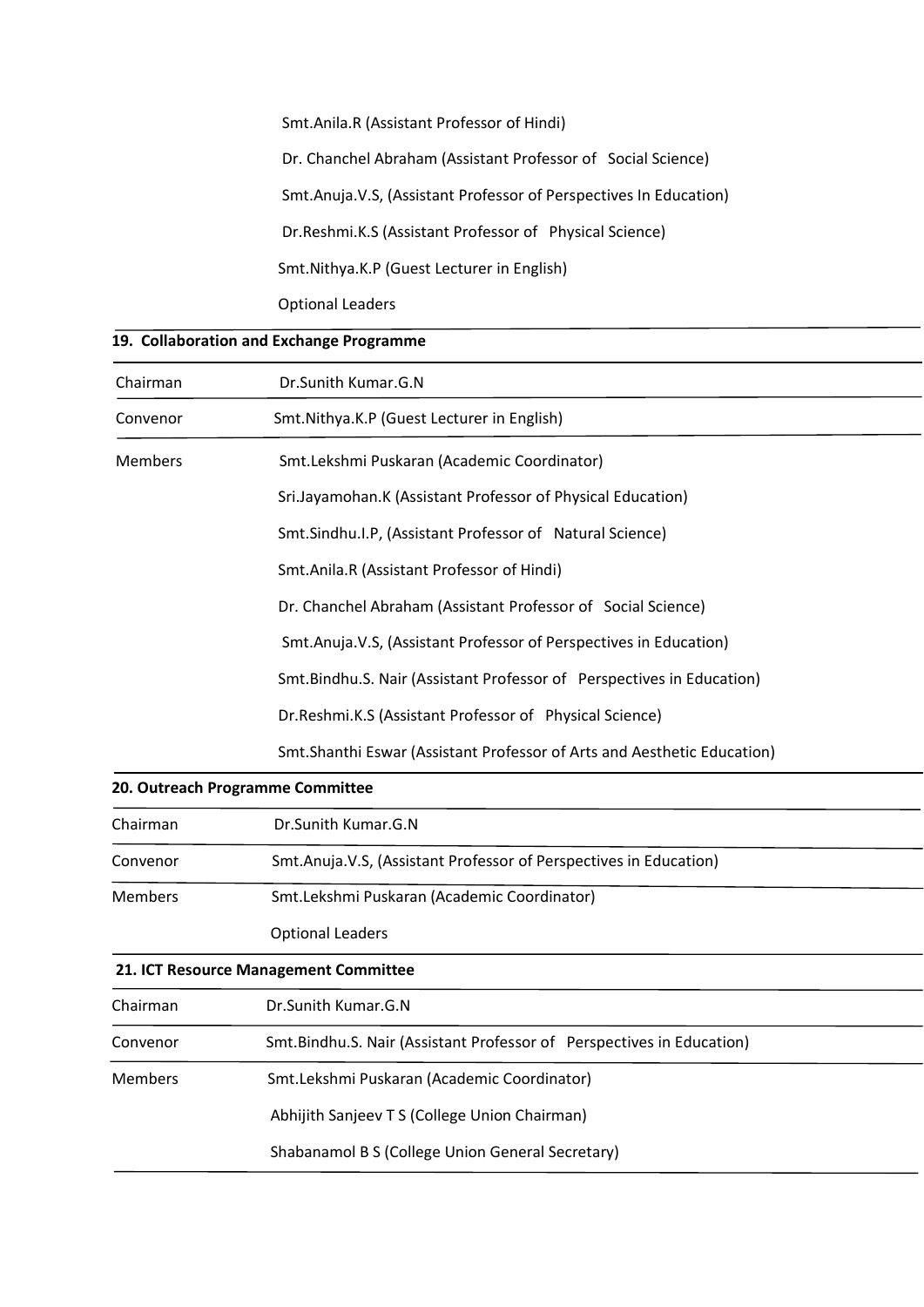# **22. Games and Sports Committee**

| Chairman       | Dr.Sunith Kumar.G.N                                                      |  |
|----------------|--------------------------------------------------------------------------|--|
| Convenor       | Sri.Jayamohan.K (Assistant Professor of Physical Education)              |  |
| <b>Members</b> | Smt.Lekshmi Puskaran (Academic Coordinator)                              |  |
|                | Smt.Sindhu.I.P, (Assistant Professor of Natural Science)                 |  |
|                | Smt.Anila.R (Assistant Professor of Hindi)                               |  |
|                | Dr. Chanchel Abraham (Assistant Professor of Social Science)             |  |
|                | Smt.Anuja.V.S, (Assistant Professor of Perspectives in Education)        |  |
|                | Smt.Bindhu.S. Nair (Assistant Professor of Perspectives in Education)    |  |
|                | Dr. Reshmi.K.S (Assistant Professor of Physical Science)                 |  |
|                | Smt. Shanthi Eswar (Assistant Professor of Arts and Aesthetic Education) |  |
|                | Smt. Nithya. K.P (Guest Lecturer in English)                             |  |

# **23. Placement Cell Advisory Committee**

| Chairman       | Dr.Sunith Kumar.G.N                                                      |
|----------------|--------------------------------------------------------------------------|
| Coordinator    | Smt. Nithya. K.P (Guest Lecturer in English)                             |
| <b>Members</b> | Smt.Lekshmi Puskaran (Academic Coordinator)                              |
|                | Sri.Jayamohan.K (Assistant Professor of Physical Education)              |
|                | Smt.Sindhu.I.P, (Assistant Professor of Natural Science)                 |
|                | Smt.Anila.R (Assistant Professor of Hindi)                               |
|                | Dr. Chanchel Abraham (Assistant Professor of Social Science)             |
|                | Smt.Anuja.V.S, (Assistant Professor of Perspectives in Education)        |
|                | Smt. Bindhu. S. Nair (Assistant Professor of Perspectives in Education)  |
|                | Dr. Reshmi.K.S (Assistant Professor of Physical Science)                 |
|                | Smt. Shanthi Eswar (Assistant Professor of Arts and Aesthetic Education) |

# **24. Canteen Committee**

| Chairman       | Dr.Sunith Kumar.G.N                                         |  |
|----------------|-------------------------------------------------------------|--|
| Convener       | Sri.Jayamohan.K (Assistant Professor of Physical Education) |  |
| <b>Members</b> | Smt.Lekshmi Puskaran (Academic Coordinator)                 |  |
|                | Smt.Sindhu.I.P, (Assistant Professor of Natural Science)    |  |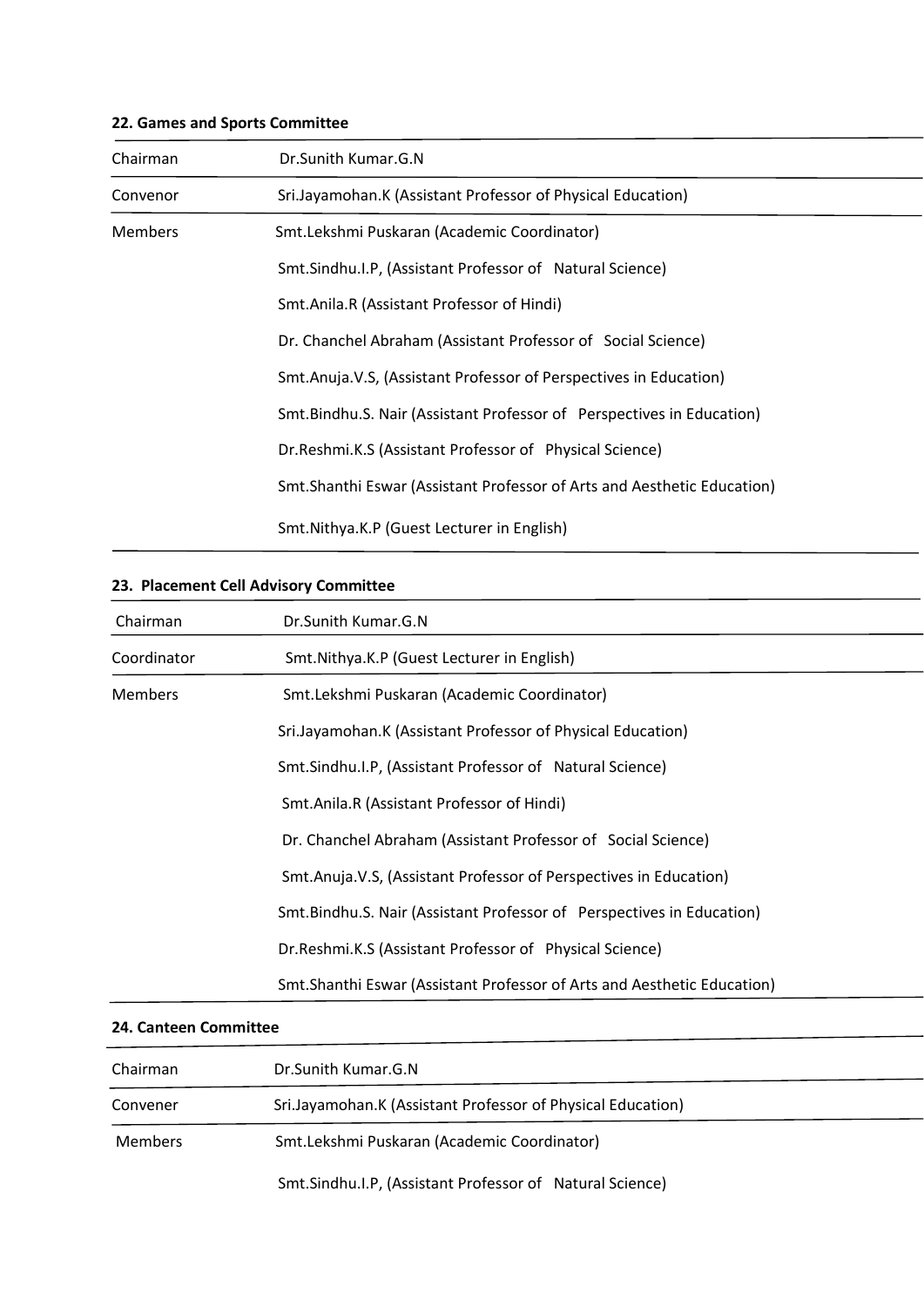Smt.Anila.R (Assistant Professor of Hindi) Dr. Chanchel Abraham (Assistant Professor of Social Science) Smt.Anuja.V.S, (Assistant Professor of Perspectives in Education) Smt.Bindhu.S. Nair (Assistant Professor of Perspectives in Education) Dr.Reshmi.K.S (Assistant Professor of Physical Science) Smt.Shanthi Eswar (Assistant Professor of Arts and Aesthetic Education) Smt.Nithya.K.P (Guest Lecturer in English)

| 25. Information Resource Committee |                                                                          |
|------------------------------------|--------------------------------------------------------------------------|
| Chairman                           | Dr.Sunith Kumar.G.N                                                      |
| Convenor                           | Dr. Chanchel Abraham (Assistant Professor of Social Science)             |
| <b>Members</b>                     | Smt.Lekshmi Puskaran (Academic Coordinator)                              |
|                                    | Abhijith Sanjeev T S (College Union Chairman)                            |
|                                    | Shabanamol B S (College Union General Sceretary)                         |
|                                    | 26. Programme and Publication Committee                                  |
| Chairman                           | Dr.Sunith Kumar.G.N                                                      |
| Convenor                           | Dr. Chanchel Abraham (Assistant Professor of Social Science)             |
| Members                            | Smt.Lekshmi Puskaran (Academic Coordinator)                              |
|                                    | Abhijith Sanjeev T S (College Union Chairman)                            |
|                                    | Arya M V (College Union Vice Chairperson)                                |
| 27. Alumni Committee               |                                                                          |
| Chairman                           | Dr.Sunith Kumar.G.N                                                      |
| Convener                           | Smt. Shanthi Eswar (Assistant Professor of Arts and Aesthetic Education) |
| <b>Members</b>                     | Smt.Lekshmi Puskaran (Academic Coordinator)                              |
|                                    | Sri.Jayamohan.K (Assistant Professor of Physical Education)              |
|                                    | Smt.Sindhu.I.P, (Assistant Professor of Natural Science)                 |
|                                    | Smt.Anila.R (Assistant Professor of Hindi)                               |
|                                    | Dr. Chanchel Abraham (Assistant Professor of Social Science)             |

Smt.Anuja.V.S, (Assistant Professor of Perspectives in Education)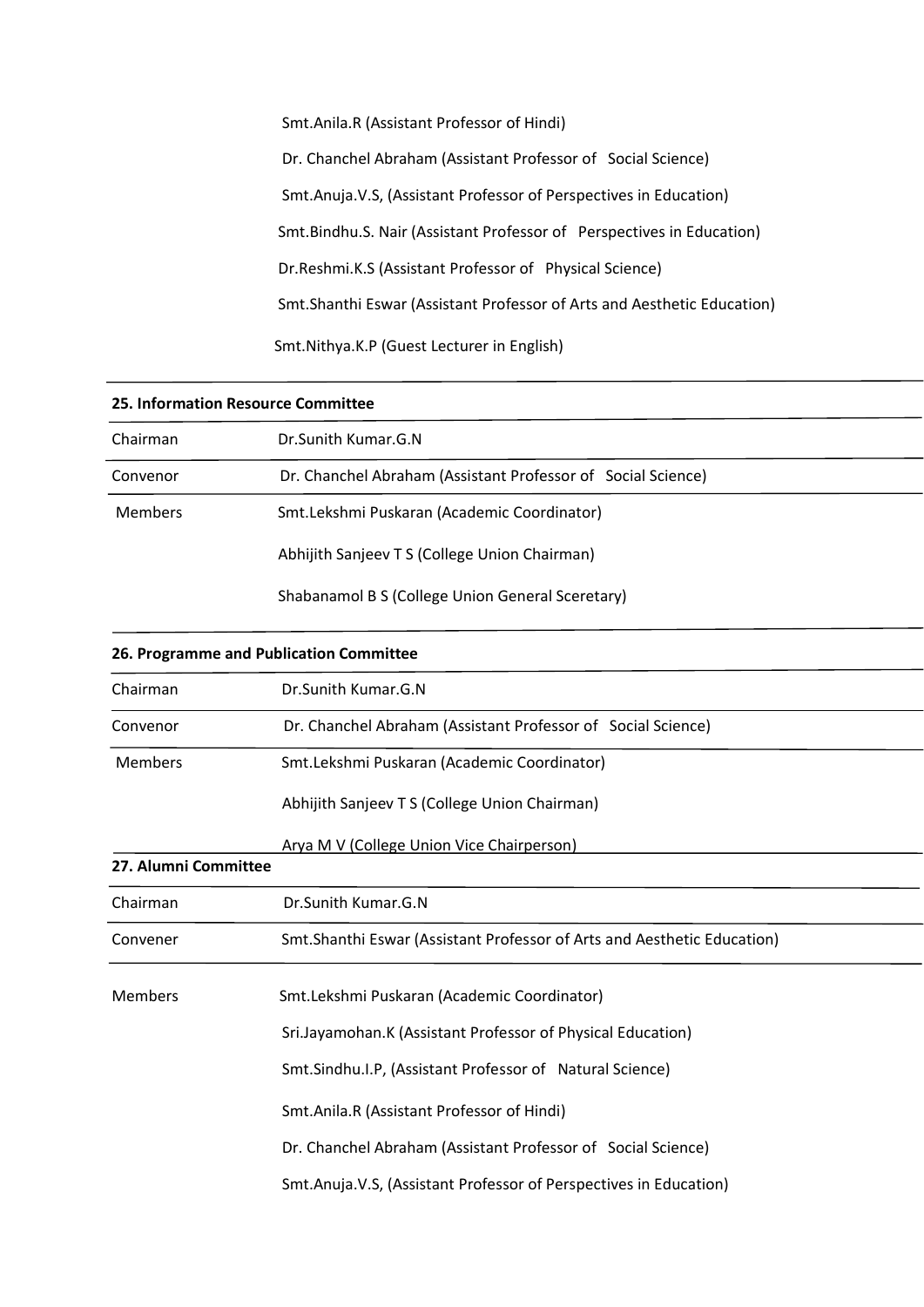Smt.Bindhu.S. Nair (Assistant Professor of Perspectives in Education)

Dr.Reshmi.K.S (Assistant Professor of Physical Science)

Smt.Nithya.K.P (Guest Lecturer in English)

| 28. Purchase Committee |                                                                          |
|------------------------|--------------------------------------------------------------------------|
| Chairman               | Dr.Sunith Kumar.G.N                                                      |
| Convener               | Smt.Bindhu.S. Nair (Assistant Professor of Perspectives in Education)    |
| <b>Members</b>         | Smt.Lekshmi Puskaran (Academic Coordinator)                              |
|                        | Sri.Jayamohan.K (Assistant Professor of Physical Education)              |
|                        | Smt.Sindhu.I.P, (Assistant Professor of Natural Science)                 |
|                        | Smt.Anila.R (Assistant Professor of Hindi)                               |
|                        | Dr. Chanchel Abraham (Assistant Professor of Social Science)             |
|                        | Smt.Anuja.V.S, (Assistant Professor of Perspectives in Education)        |
|                        | Dr.Reshmi.K.S (Assistant Professor of Physical Science)                  |
|                        | Smt. Shanthi Eswar (Assistant Professor of Arts and Aesthetic Education) |
|                        | Smt. Nithya. K.P (Guest Lecturer in English)                             |

| 29. Purchase Committee |                                                                          |
|------------------------|--------------------------------------------------------------------------|
| Chairman               | Dr.Sunith Kumar.G.N                                                      |
| Convener               | Smt.Anuja.V.S, (Assistant Professor of Perspectives in Education)        |
| <b>Members</b>         | Smt.Lekshmi Puskaran (Academic Coordinator)                              |
|                        | Sri.Jayamohan.K (Assistant Professor of Physical Education)              |
|                        | Smt.Sindhu.I.P, (Assistant Professor of Natural Science)                 |
|                        | Smt.Anila.R (Assistant Professor of Hindi)                               |
|                        | Dr. Chanchel Abraham (Assistant Professor of Social Science)             |
|                        | Smt.Bindhu.S. Nair (Assistant Professor of Perspectives in Education)    |
|                        | Dr. Reshmi. K.S (Assistant Professor of Physical Science)                |
|                        | Smt. Shanthi Eswar (Assistant Professor of Arts and Aesthetic Education) |
|                        | Smt. Nithya. K.P (Guest Lecturer in English)                             |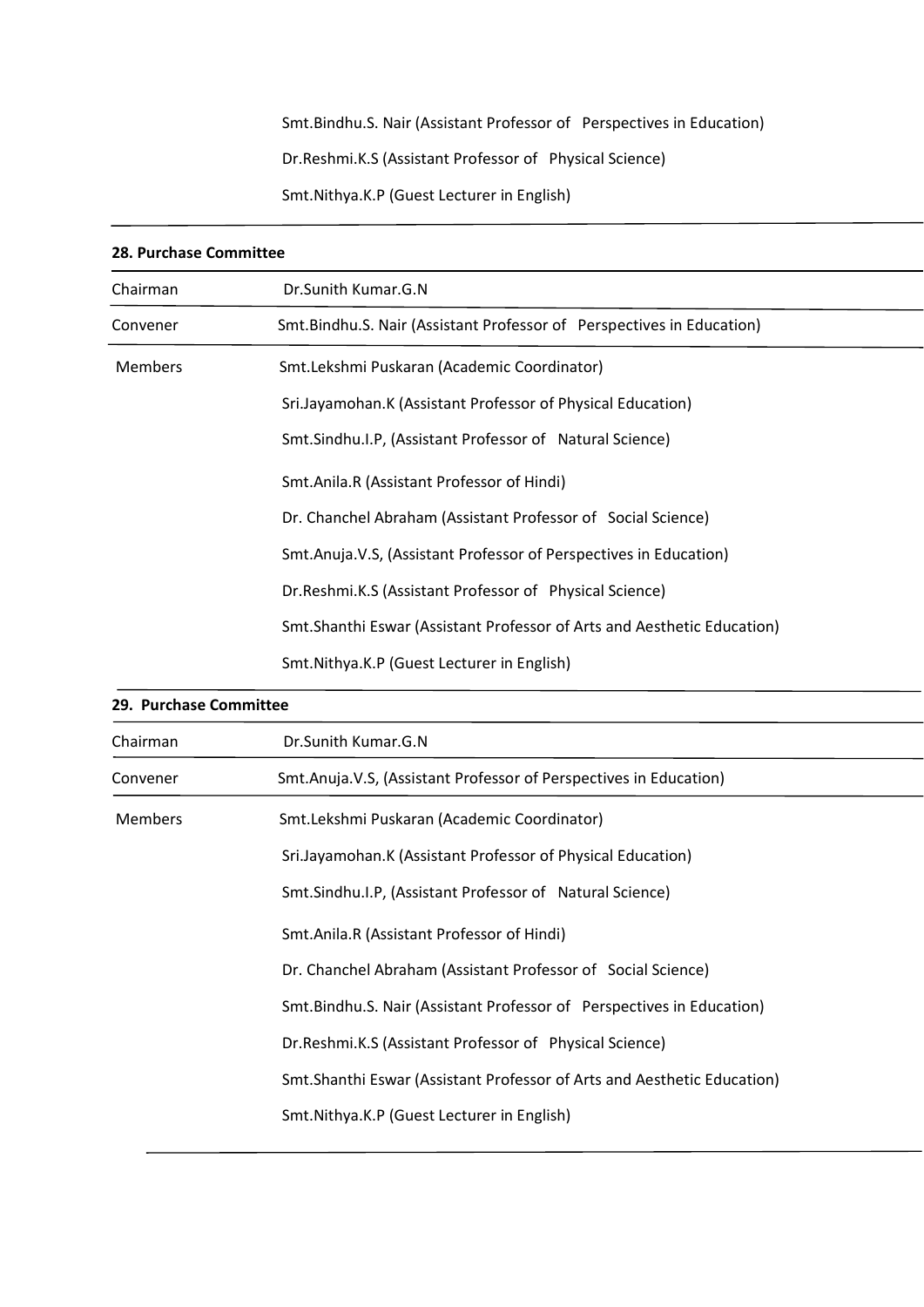| Chairman       | Dr. Sunith Kumar. G. N                                                   |
|----------------|--------------------------------------------------------------------------|
| Convener       | Smt.Sindhu.I.P, (Assistant Professor of Natural Science)                 |
| <b>Members</b> | Smt.Lekshmi Puskaran (Academic Coordinator)                              |
|                | Sri.Jayamohan.K (Assistant Professor of Physical Education)              |
|                | Smt.Anila.R (Assistant Professor of Hindi)                               |
|                | Dr. Chanchel Abraham (Assistant Professor of Social Science)             |
|                | Smt.Anuja.V.S, (Assistant Professor of Perspectives in Education)        |
|                | Smt. Bindhu. S. Nair (Assistant Professor of Perspectives in Education)  |
|                | Dr. Reshmi. K.S (Assistant Professor of Physical Science)                |
|                | Smt. Shanthi Eswar (Assistant Professor of Arts and Aesthetic Education) |
|                | Smt.Nithya.K.P (Guest Lecturer in English)                               |

#### **30. Nature Club**

# **31. Counselling Cell**

| Chairman         | Dr.Sunith Kumar.G.N                                                     |
|------------------|-------------------------------------------------------------------------|
| Convener         | Dr. Reshmi. K.S (Assistant Professor of Physical Science)               |
| <b>Members</b>   | Smt.Lekshmi Puskaran (Academic Coordinator)                             |
|                  | Sri.Jayamohan.K (Assistant Professor of Physical Education)             |
|                  | Smt.Sindhu.I.P, (Assistant Professor of Natural Science)                |
|                  | Smt.Anila.R (Assistant Professor of Hindi)                              |
|                  | Dr. Chanchel Abraham (Assistant Professor of Social Science)            |
|                  | Smt.Anuja.V.S, (Assistant Professor of Perspectives in Education)       |
|                  | Smt. Bindhu. S. Nair (Assistant Professor of Perspectives in Education) |
|                  | Shanthi Eswar (Assistant Professor of Arts and Aesthetic Education)     |
|                  | Smt. Nithya. K.P (Guest Lecturer in English)                            |
| 32. Women's Cell |                                                                         |
| Chairman         | Dr.Sunith Kumar.G.N                                                     |
|                  |                                                                         |

| Convener | Smt.Anila.R (Assistant Professor of Hindi)                  |  |
|----------|-------------------------------------------------------------|--|
| Members  | Smt.Lekshmi Puskaran (Academic Coordinator)                 |  |
|          | Sri.Jayamohan.K (Assistant Professor of Physical Education) |  |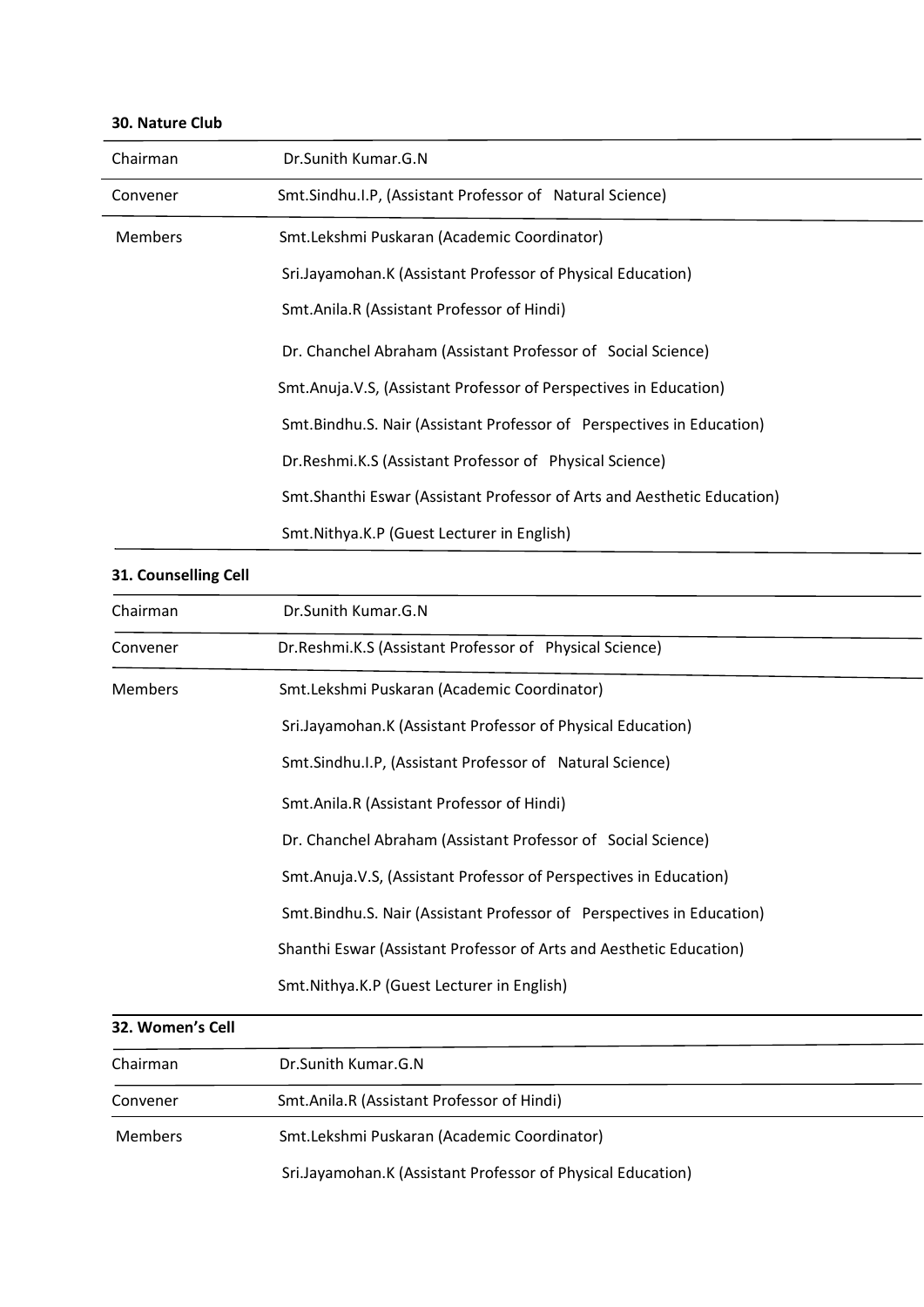Smt.Sindhu.I.P, (Assistant Professor of Natural Science)

Dr. Chanchel Abraham (Assistant Professor of Social Science)

Smt.Anuja.V.S, (Assistant Professor of Perspectives in Education)

Smt.Bindhu.S. Nair (Assistant Professor of Perspectives in Education)

Dr.Reshmi.K.S (Assistant Professor of Physical Science)

Smt.Shanthi Eswar (Assistant Professor of Arts and Aesthetic Education)

Smt.Nithya.K.P (Guest Lecturer in English)

Arya M V (College Union Vice Chairperson)

Anjana B S (College Union women's cell, secretary)

#### **33. Charity Club Committee**

| Chairman       | Dr.Sunith Kumar.G.N                                                      |
|----------------|--------------------------------------------------------------------------|
| Convener       | Smt.Nithya.K.P (Guest Lecturer in English)                               |
| <b>Members</b> | Smt.Lekshmi Puskaran (Academic Coordinator)                              |
|                | Sri.Jayamohan.K (Assistant Professor of Physical Education)              |
|                | Smt.Sindhu.I.P, (Assistant Professor of Natural Science)                 |
|                | Smt.Anila.R (Assistant Professor of Hindi)                               |
|                | Dr. Chanchel Abraham (Assistant Professor of Social Science)             |
|                | Smt.Anuja.V.S, (Assistant Professor of Perspectives in Education)        |
|                | Smt.Bindhu.S. Nair (Assistant Professor of Perspectives in Education)    |
|                | Dr. Reshmi. K.S (Assistant Professor of Physical Science)                |
|                | Smt. Shanthi Eswar (Assistant Professor of Arts and Aesthetic Education) |

#### **34. K.U.C.T.E Nedumangad Teachers Cultural Form**

| Chairman       | Dr.Sunith Kumar.G.N                                                      |
|----------------|--------------------------------------------------------------------------|
| Convenor       | Smt. Shanthi Eswar (Assistant Professor of Arts and Aesthetic Education) |
| <b>Members</b> | Smt.Lekshmi Puskaran (Academic Coordinator)                              |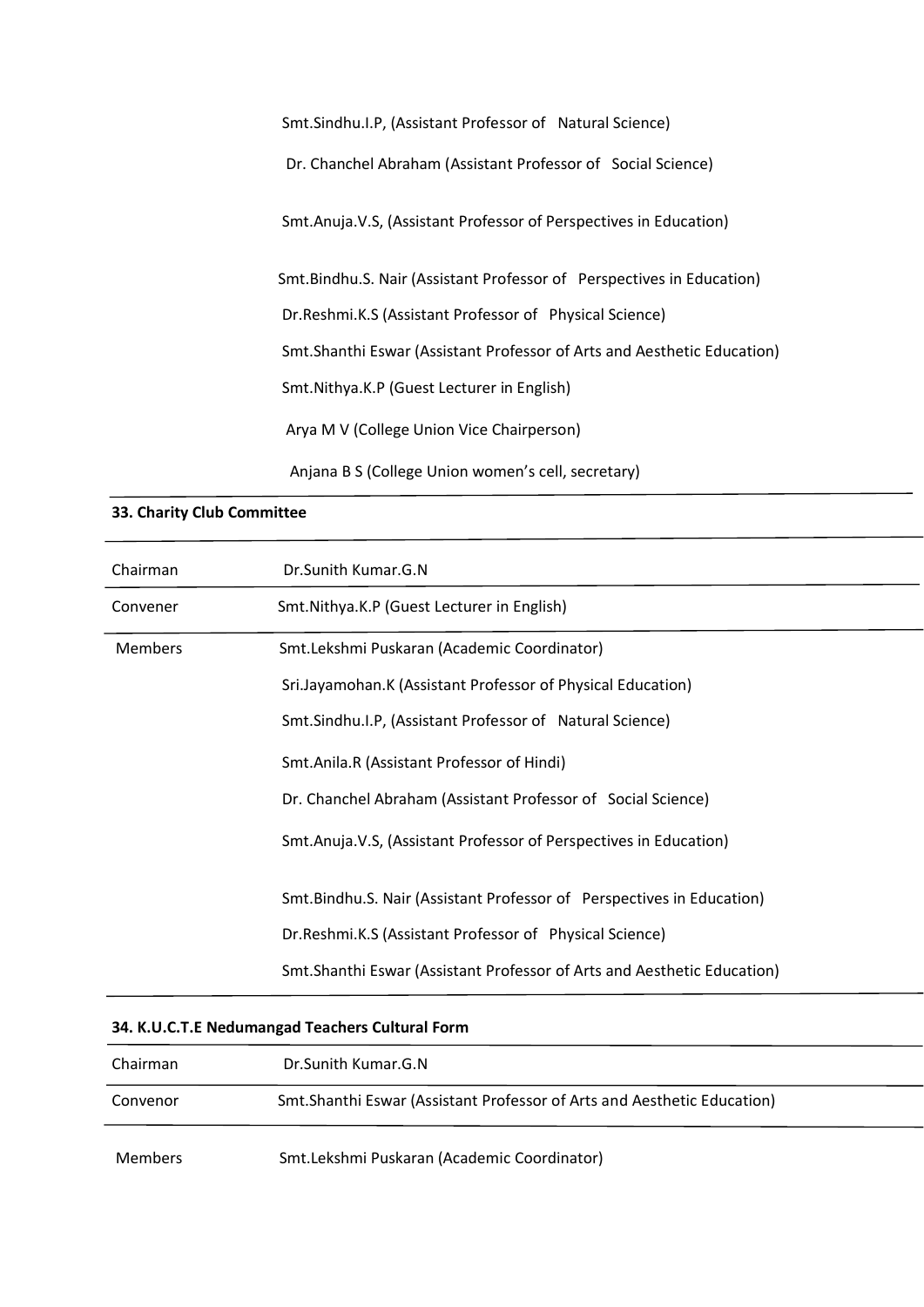Sri.Jayamohan.K (Assistant Professor of Physical Education) Smt.Sindhu.I.P (Assistant Professor of Natural Science) Smt.Anila.R (Assistant Professor of Hindi) Dr. Chanchel Abraham (Assistant Professor of Social Science) Smt.Anuja.V.S (Assistant Professor of Perspectives in Education) Smt.Bindhu.S Nair (Assistant Professor of Perspectives in Education) Dr.Reshmi.K.S (Assistant Professor of Physical Science) Smt.Nithya.K.P (Guest Lecturer in English)

## **35. Internal Complaint Committee**

| Chairperson    | Smt. Sindhu. I.P (Assistant Professor of Natural Science)                                                   |
|----------------|-------------------------------------------------------------------------------------------------------------|
| Convenors      | Dr. Chanchel Abraham (Assistant Professor of Social Science)<br>Smt.Lekshmi Puskaran (Academic Coordinator) |
| <b>Members</b> | Smt.Anila.R (Assistant Professor of Hindi)                                                                  |
|                | Smt. Anuja. V.S (Assistant Professor of Perspectives in Education)                                          |
|                | Smt. Bindhu. S Nair (Assistant Professor of Perspectives in Education)                                      |
|                | Dr. Reshmi. K.S (Assistant Professor of Physical Science)                                                   |
|                | Smt. Shanthi Eswar (Assistant Professor of Arts and Aesthetic Education                                     |
|                | Smt. Nithya. K.P (Guest Lecturer in English)                                                                |
|                | Arya vijayan (College Union Literary Club Secretary)                                                        |
|                |                                                                                                             |

## **36. Gender Justice Forum**

1

| Chairperson    | Dr. Reshmi. K.S (Assistant Professor of Physical Science)         |  |
|----------------|-------------------------------------------------------------------|--|
| Convenors      | Smt.Lekshmi Puskaran (Academic Coordinator)                       |  |
|                | Smt.Resmi.S.R (Library Assistant)                                 |  |
| <b>Members</b> | Smt.Sindhu.I.P, (Assistant Professor of Natural Science)          |  |
|                | Smt.Anila.R (Assistant Professor of Hindi)                        |  |
|                | Dr. Chanchel Abraham (Assistant Professor of Social Science)      |  |
|                | Smt.Anuja.V.S, (Assistant Professor of Perspectives in Education) |  |